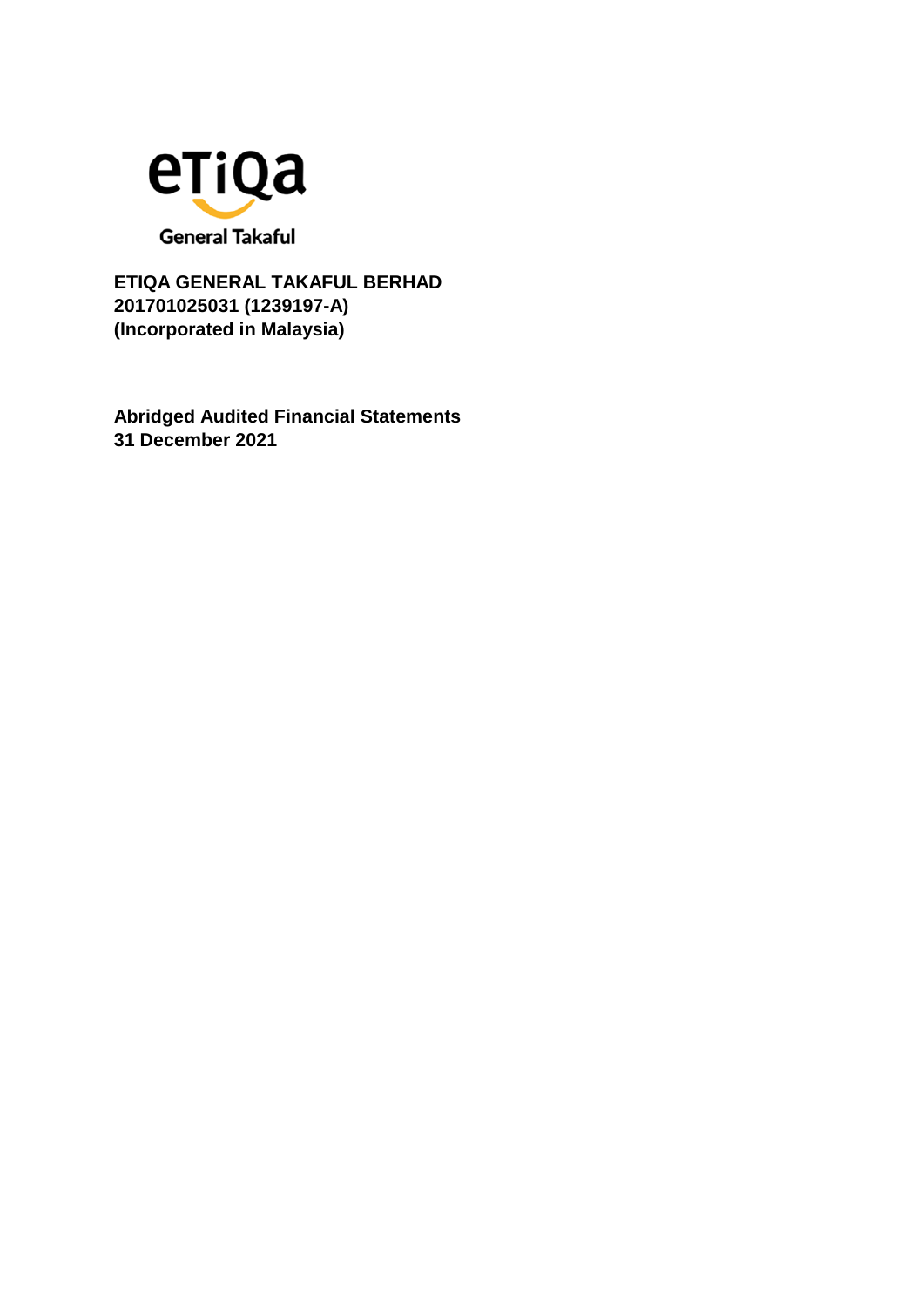| <b>CONTENTS</b>                   | <b>PAGE</b> |
|-----------------------------------|-------------|
| Statement of financial position   | 1           |
| Income statement                  | 2           |
| Statement of comprehensive income | 3           |
| Statement of changes in equity    | 4           |
| Statement of cash flows           | $5 - 6$     |
| Report of the shariah committee   | $7 - 8$     |
| Independent auditors' report      | $9 - 10$    |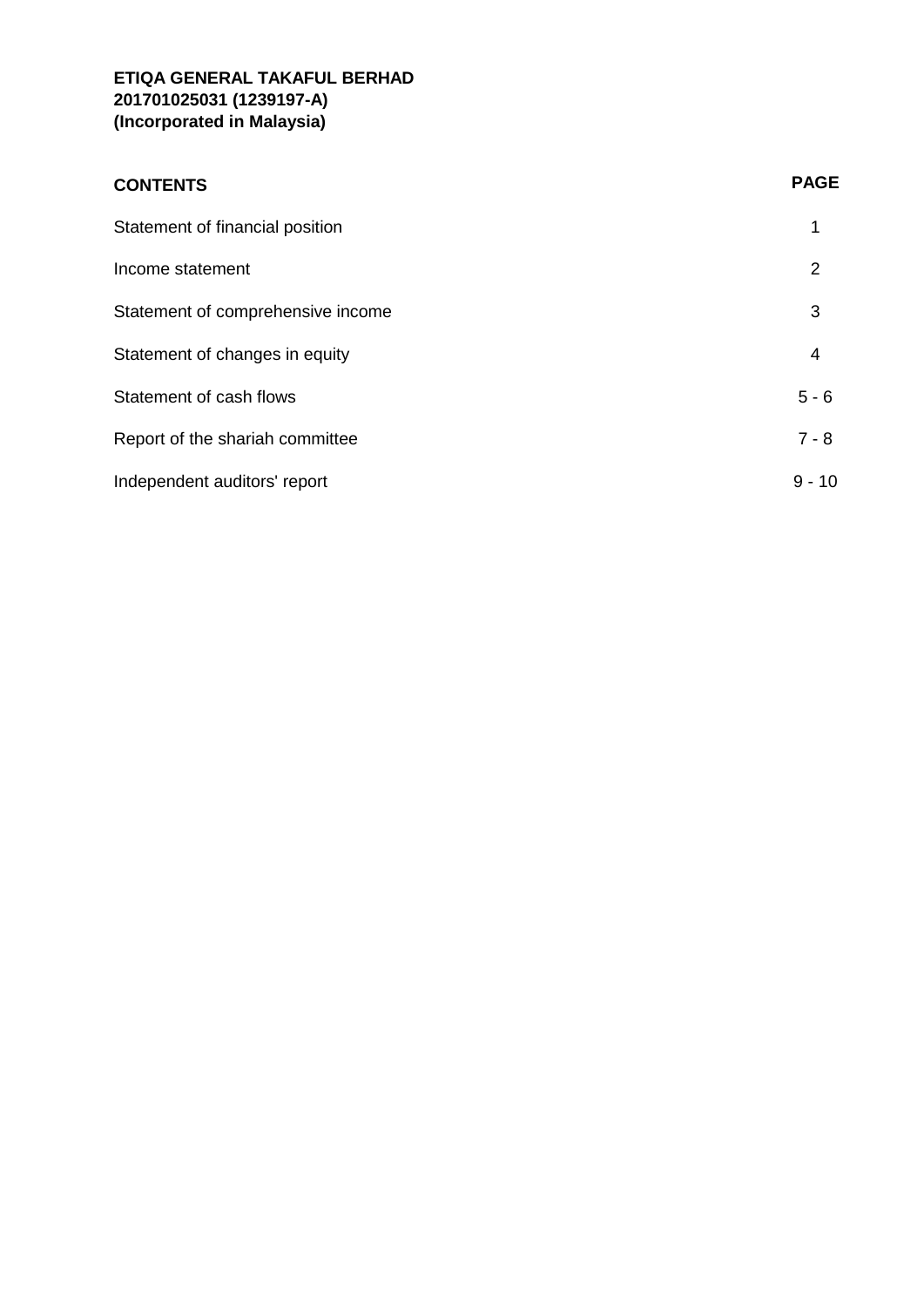#### **STATEMENT OF FINANCIAL POSITION AS AT 31 DECEMBER 2021**

|                                                             | 2021          |                     |               | 2020          |                     |               |
|-------------------------------------------------------------|---------------|---------------------|---------------|---------------|---------------------|---------------|
|                                                             | Shareholder's | General             |               | Shareholder's | General             |               |
|                                                             | fund          | <b>Takaful fund</b> | Company       | fund          | <b>Takaful fund</b> | Company       |
|                                                             | <b>RM'000</b> | <b>RM'000</b>       | <b>RM'000</b> | <b>RM'000</b> | <b>RM'000</b>       | <b>RM'000</b> |
| <b>ASSETS</b>                                               |               |                     |               |               |                     |               |
| Property, plant and equipment                               | 58            |                     | 58            | 78            |                     | 78            |
| Intangible assets                                           | 1,759         |                     | 1,759         | 766           |                     | 766           |
| Investments                                                 | 1,461,856     | 2,502,849           | 3,964,705     | 1,448,721     | 2,228,791           | 3,677,512     |
| Financing receivables                                       | 148           |                     | 148           |               |                     |               |
| Retakaful assets                                            |               | 861,436             | 861,436       |               | 312,191             | 312,191       |
| <b>Takaful receivables</b>                                  |               | 83,741              | 83,741        |               | 89,001              | 89,001        |
| Other assets                                                | 176,046       | 29,601              | 47,587        | 143,707       | 17,524              | 44,529        |
| Deferred tax assets                                         | 52,146        | 4,754               | 56,833        |               |                     |               |
| Current tax assets                                          |               |                     |               |               | 3,883               | 3,883         |
| Cash and bank balances                                      | 1,271         | 2,073               | 3,344         | 2,559         | 37,779              | 40,338        |
| <b>Total assets</b>                                         | 1,693,284     | 3,484,454           | 5,019,611     | 1,595,831     | 2,689,169           | 4,168,298     |
| <b>EQUITY, LIABILITIES AND</b><br><b>PARTICIPANTS' FUND</b> |               |                     |               |               |                     |               |
| <b>Equity</b>                                               |               |                     |               |               |                     |               |
| Share capital                                               | 870,000       |                     | 870,000       | 870,000       |                     | 870,000       |
| Reserves                                                    | 538,794       |                     | 539,007       | 467,343       |                     | 468,156       |
| <b>Total equity</b>                                         | 1,408,794     | ÷.                  | 1,409,007     | 1,337,343     |                     | 1,338,156     |
| <b>Liabilities and Participants' Fund</b>                   |               |                     |               |               |                     |               |
| Participants' fund                                          |               | 212,506             | 212,506       |               | 232,337             | 232,337       |
| Takaful certificate liabilities                             |               | 2,620,725           | 2,620,725     |               | 1,905,070           | 1,905,070     |
| <b>Expense liabilities</b>                                  | 157,167       |                     | 157,167       | 139,797       |                     | 139,797       |
| Deferred tax liabilities                                    |               |                     |               | 12,776        | 8,629               | 21,661        |
| Takaful payables                                            |               | 130,078             | 130,078       |               | 145,538             | 145,538       |
| Other liabilities                                           | 101,675       | 521,145             | 464,480       | 81,534        | 397,595             | 361,358       |
| <b>Current tax liabilities</b>                              | 25,648        |                     | 25,648        | 24,381        |                     | 24,381        |
| Total liabilities and participants'                         |               |                     |               |               |                     |               |
| fund                                                        | 284,490       | 3,484,454           | 3,610,604     | 258,488       | 2,689,169           | 2,830,142     |
| Total equity, liabilities and                               |               |                     |               |               |                     |               |
| participants' fund                                          | 1,693,284     | 3,484,454           | 5,019,611     | 1,595,831     | 2,689,169           | 4,168,298     |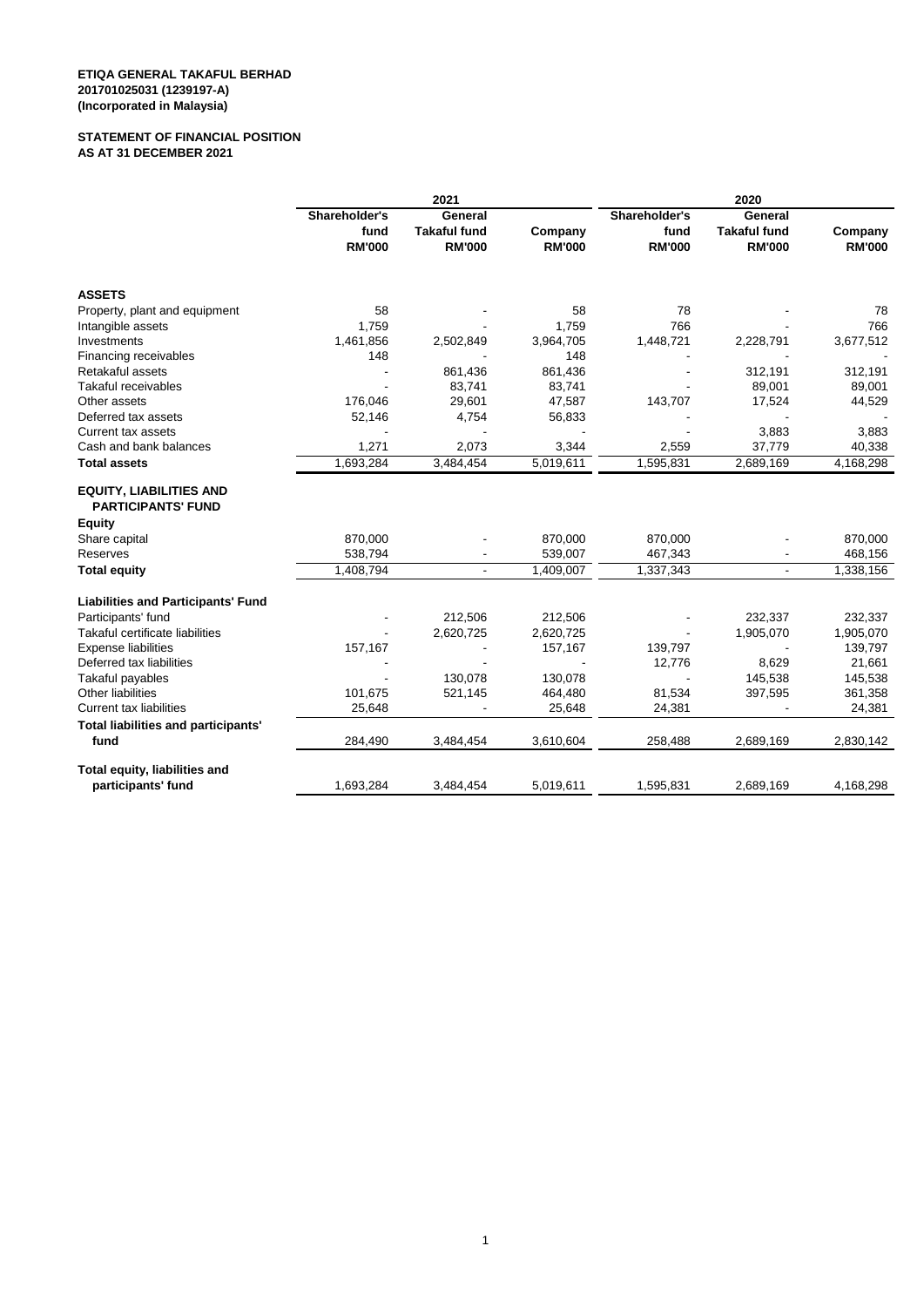### **INCOME STATEMENT**

**FOR THE FINANCIAL YEAR ENDED 31 DECEMBER 2021**

|                                                       | 2021                     |                                      |                          | 2020                     |                                      |                          |
|-------------------------------------------------------|--------------------------|--------------------------------------|--------------------------|--------------------------|--------------------------------------|--------------------------|
|                                                       | Shareholder's<br>General |                                      | Shareholder's            | General                  |                                      |                          |
|                                                       | fund<br><b>RM'000</b>    | <b>Takaful fund</b><br><b>RM'000</b> | Company<br><b>RM'000</b> | fund<br><b>RM'000</b>    | <b>Takaful fund</b><br><b>RM'000</b> | Company<br><b>RM'000</b> |
| <b>Operating revenue</b>                              | 609,570                  | 1,810,887                            | 1,869,104                | 548,290                  | 1,642,506                            | 1,693,430                |
| Gross earned contributions                            |                          | 1,658,551                            | 1,658,551                |                          | 1,604,993                            | 1,604,993                |
| Earned contributions ceded to retakaful               |                          | (237, 854)                           | (237, 854)               | $\overline{\phantom{a}}$ | (165, 811)                           | (165, 811)               |
| <b>Net earned contributions</b>                       |                          | 1,420,697                            | 1,420,697                | $\overline{a}$           | 1,439,182                            | 1,439,182                |
| Fee and commission income                             | 551,353                  | 12,872                               | 12,872                   | 497,366                  | 9,076                                | 9,076                    |
| Investment income, net                                | 58,217                   | 87,293                               | 145,510                  | 50,924                   | 72,789                               | 123,713                  |
| Realised (losses)/gains, net                          | (3,293)                  | (4,622)                              | (7, 915)                 | 29,910                   | 33,946                               | 63,856                   |
| Fair value (losses)/gains, net                        | (4, 123)                 | (6, 222)                             | (10, 345)                | 2,838                    | 2,473                                | 5,311                    |
| Other operating income, net                           | 5,180                    | 6,814                                | 11,205                   | 3,012                    | 3,311                                | 6,349                    |
| Other revenue                                         | 607,334                  | 96,135                               | 151,327                  | 584,050                  | 121,595                              | 208,305                  |
| Gross claims paid                                     |                          | (652, 128)                           | (652, 128)               |                          | (751, 735)                           | (751, 735)               |
| Claims ceded to retakaful operators                   |                          | 42,594                               | 42,594                   |                          | 25,745                               | 25,745                   |
| Gross change in certificate liabilities               |                          | (650, 612)                           | (788, 893)               |                          | (233, 652)                           | (330, 284)               |
| Change in certificate liabilities ceded               |                          |                                      |                          |                          |                                      |                          |
| to retakaful operators                                |                          | 551,908                              | 551,908                  |                          | 75,965                               | 75,965                   |
| Net claims incurred                                   |                          | (708, 238)                           | (846, 519)               |                          | (883, 677)                           | (980, 309)               |
| Management expenses                                   | (227, 172)               |                                      | (227, 172)               | (217, 712)               |                                      | (217, 712)               |
| Change in expense liabilities                         | (17, 370)                |                                      | (17, 370)                | 8,916                    |                                      | 8,916                    |
| Fee and commission expenses                           | (157, 460)               | (551, 705)                           | (157, 812)               | (142, 208)               | (497, 557)                           | (142, 399)               |
| Tax borne by participants' fund                       |                          | (3,008)                              | (3,008)                  |                          | (2, 117)                             | (2, 117)                 |
| Other expenses                                        | (402, 002)               | (554, 713)                           | (405, 362)               | (351,004)                | (499, 674)                           | (353, 312)               |
| Operating profit before surplus transfers             | 205,332                  | 253,881                              | 320,143                  | 233,046                  | 177,426                              | 313,866                  |
| Surplus transferred to participants' fund             |                          | (138, 281)                           |                          |                          | (96, 632)                            |                          |
| Surplus attributable to shareholder                   | 115,600                  | (115,600)                            |                          | 80,794                   | (80, 794)                            |                          |
| <b>Profit before taxation</b>                         | 320,932                  |                                      | 320,143                  | 313,840                  |                                      | 313,866                  |
| Taxation                                              | (36,992)                 |                                      | (36, 803)                | (76, 419)                |                                      | (76, 425)                |
| Zakat                                                 | (9, 842)                 |                                      | (9, 842)                 | (10, 840)                |                                      | (10, 840)                |
| Net profit for the financial year                     | 274,098                  | $\overline{\phantom{a}}$             | 273,498                  | 226,581                  | $\overline{\phantom{a}}$             | 226,601                  |
| <b>Basic and diluted earnings</b><br>per share (sen): |                          |                                      | 31.44                    |                          |                                      | 26.05                    |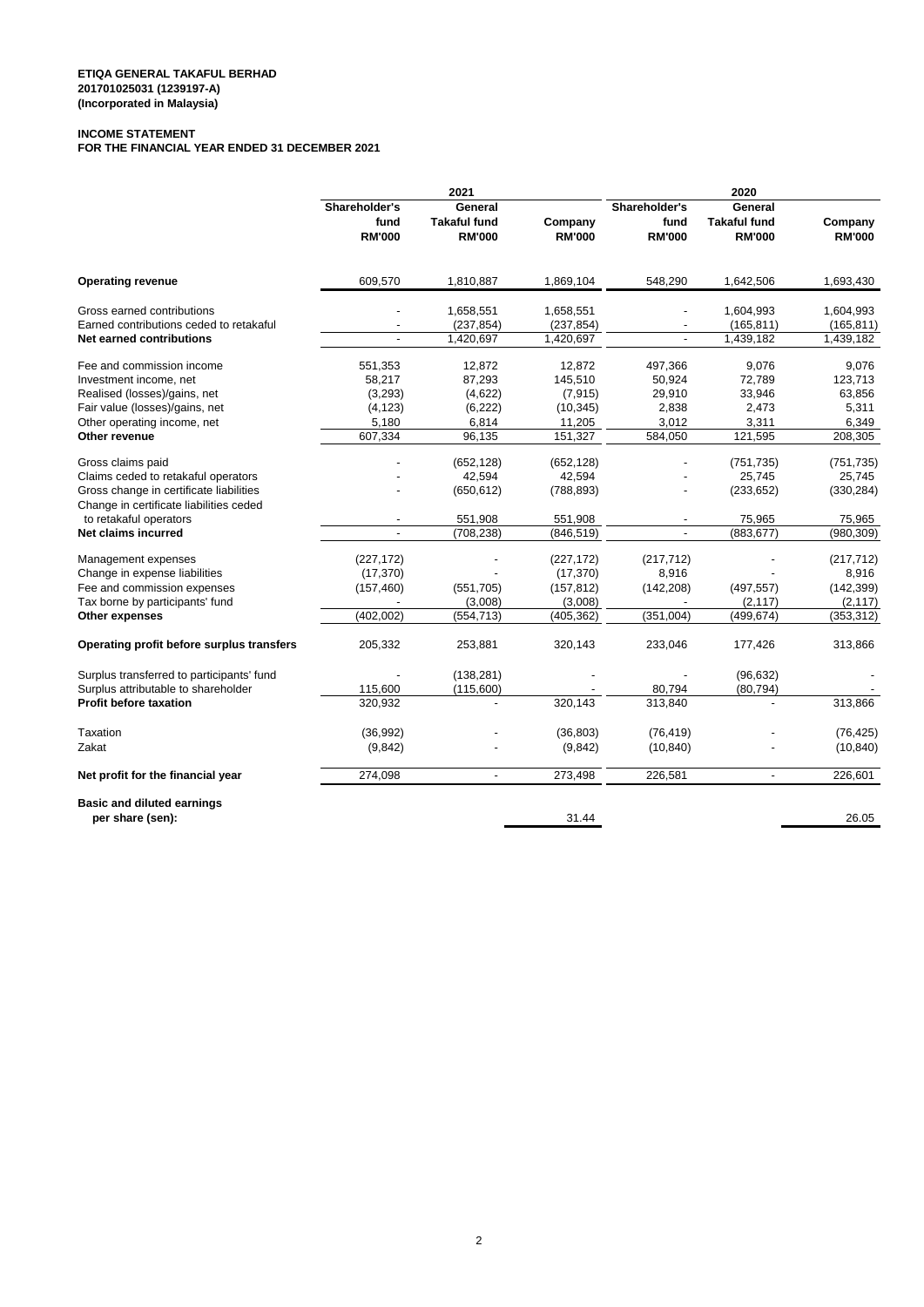#### **STATEMENT OF COMPREHENSIVE INCOME FOR THE FINANCIAL YEAR ENDED 31 DECEMBER 2021**

|                                                                                                                                                                                                                                        | 2021                                   |                                                 |                          |                                        | 2020                                            |                          |
|----------------------------------------------------------------------------------------------------------------------------------------------------------------------------------------------------------------------------------------|----------------------------------------|-------------------------------------------------|--------------------------|----------------------------------------|-------------------------------------------------|--------------------------|
|                                                                                                                                                                                                                                        | Shareholder's<br>fund<br><b>RM'000</b> | General<br><b>Takaful fund</b><br><b>RM'000</b> | Company<br><b>RM'000</b> | Shareholder's<br>fund<br><b>RM'000</b> | General<br><b>Takaful fund</b><br><b>RM'000</b> | Company<br><b>RM'000</b> |
| Net profit for the financial year                                                                                                                                                                                                      | 274,098                                |                                                 | 273,498                  | 226,581                                |                                                 | 226,601                  |
| Other comprehensive income/(loss):                                                                                                                                                                                                     |                                        |                                                 |                          |                                        |                                                 |                          |
| Items that may be subsequently<br>reclassified to profit or loss:<br>Change in value of financial assets<br>at Fair Value through Other<br>Comprehensive Income ("FVOCI")<br>- Fair value changes<br>- Transfer to profit or loss upon | (50, 161)                              | (49, 730)                                       | (99, 891)                | 30,702                                 | 27,151                                          | 57,853                   |
| disposal                                                                                                                                                                                                                               | (1,807)                                | (1,008)                                         | (2,815)                  | (38, 170)                              | (35,068)                                        | (73, 238)                |
| Fair value adjustments on FVOCI<br>financial assets backing<br>participants' fund<br>Tax effects relating to FVOCI                                                                                                                     |                                        | 38,230                                          | 38,230                   |                                        | 6,017                                           | 6,017                    |
| financial assets                                                                                                                                                                                                                       | 12,272                                 | 12,508                                          | 24,780                   | 1,792                                  | 1,900                                           | 3,692                    |
| Other comprehensive loss                                                                                                                                                                                                               |                                        |                                                 |                          |                                        |                                                 |                          |
| for the financial year, net of tax                                                                                                                                                                                                     | (39, 696)                              | ٠                                               | (39, 696)                | (5,676)                                | $\overline{\phantom{a}}$                        | (5,676)                  |
| <b>Total comprehensive income</b><br>for the financial year                                                                                                                                                                            | 234,402                                |                                                 | 233,802                  | 220,905                                | $\overline{\phantom{a}}$                        | 220,925                  |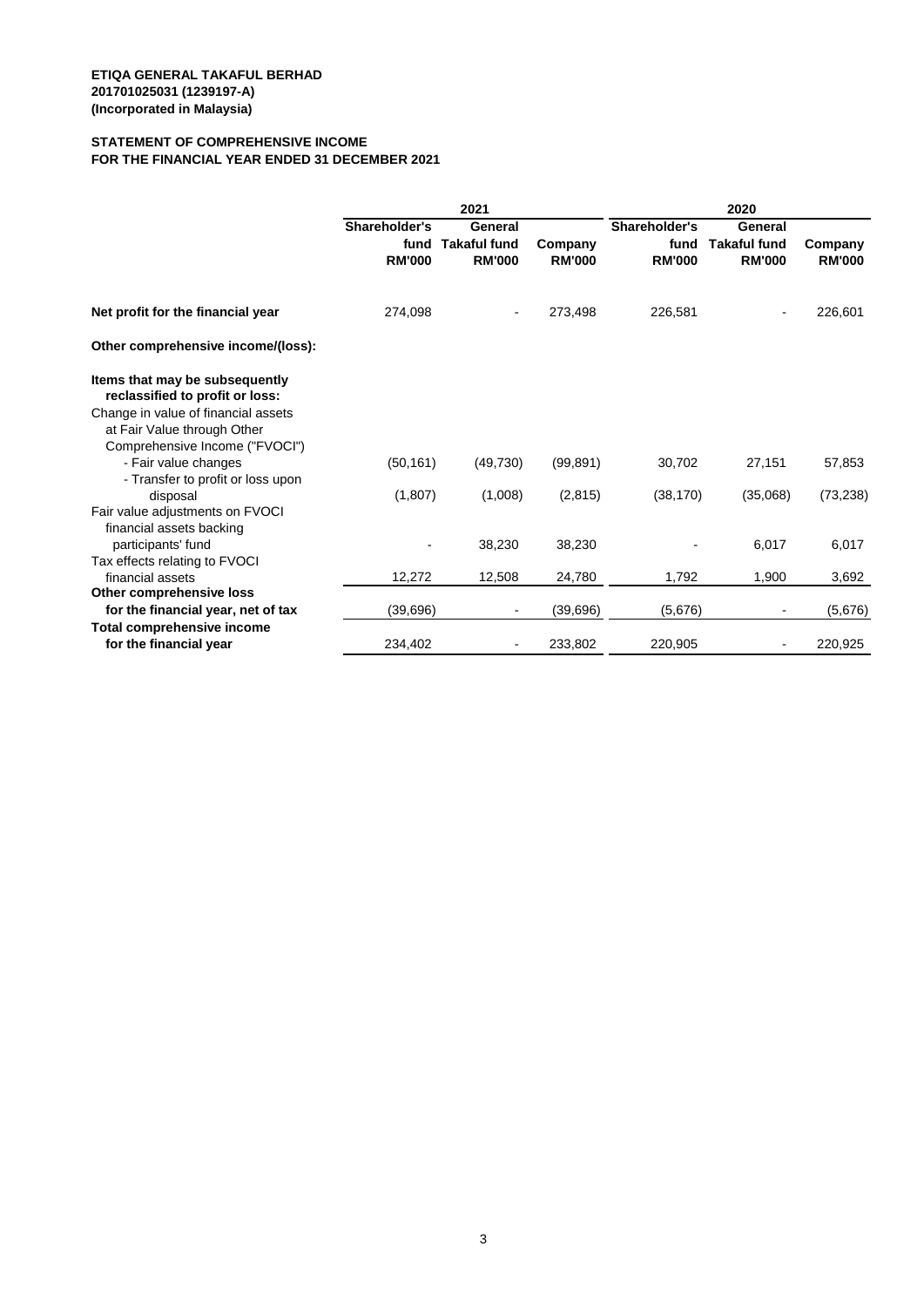## **STATEMENT OF CHANGES IN EQUITY FOR THE FINANCIAL YEAR ENDED 31 DECEMBER 2021**

|                                                    |                                       | <b>Non-Distributable</b>                 | <b>Distributable</b>                     |                                      |
|----------------------------------------------------|---------------------------------------|------------------------------------------|------------------------------------------|--------------------------------------|
|                                                    | <b>Share Capital</b><br><b>RM'000</b> | <b>FVOCI</b><br>Reserve<br><b>RM'000</b> | <b>Retained Profits</b><br><b>RM'000</b> | <b>Total Equity</b><br><b>RM'000</b> |
| At 1 January 2021                                  | 870,000                               | 42,038                                   | 426,118                                  | 1,338,156                            |
| Net profit for the financial year                  |                                       |                                          | 273,498                                  | 273,498                              |
| Other comprehensive loss<br>for the financial year |                                       | (39,696)                                 |                                          | (39, 696)                            |
| Total comprehensive (loss)/                        |                                       |                                          |                                          |                                      |
| income for the financial year                      |                                       | (39, 696)                                | 273,498                                  | 233,802                              |
| Dividend on ordinary shares                        |                                       |                                          | (162,951)                                | (162,951)                            |
| At 31 December 2021                                | 870.000                               | 2,342                                    | 536.665                                  | 1,409,007                            |

|                                                              |                                       | <b>Non-Distributable</b>                        | <b>Distributable</b>                     |                                      |
|--------------------------------------------------------------|---------------------------------------|-------------------------------------------------|------------------------------------------|--------------------------------------|
|                                                              | <b>Share Capital</b><br><b>RM'000</b> | <b>FVOCI</b><br><b>Reserve</b><br><b>RM'000</b> | <b>Retained Profits</b><br><b>RM'000</b> | <b>Total Equity</b><br><b>RM'000</b> |
| At 1 January 2020                                            | 870,000                               | 47,714                                          | 309,485                                  | 1,227,199                            |
| Net profit for the financial year                            |                                       |                                                 | 226,601                                  | 226,601                              |
| Other comprehensive loss<br>for the financial year           |                                       | (5,676)                                         |                                          | (5,676)                              |
| Total comprehensive (loss)/<br>income for the financial year |                                       | (5,676)                                         | 226,601                                  | 220,925                              |
| Dividend on ordinary shares                                  |                                       |                                                 | (109,968)                                | (109,968)                            |
| At 31 December 2020                                          | 870,000                               | 42,038                                          | 426,118                                  | 1,338,156                            |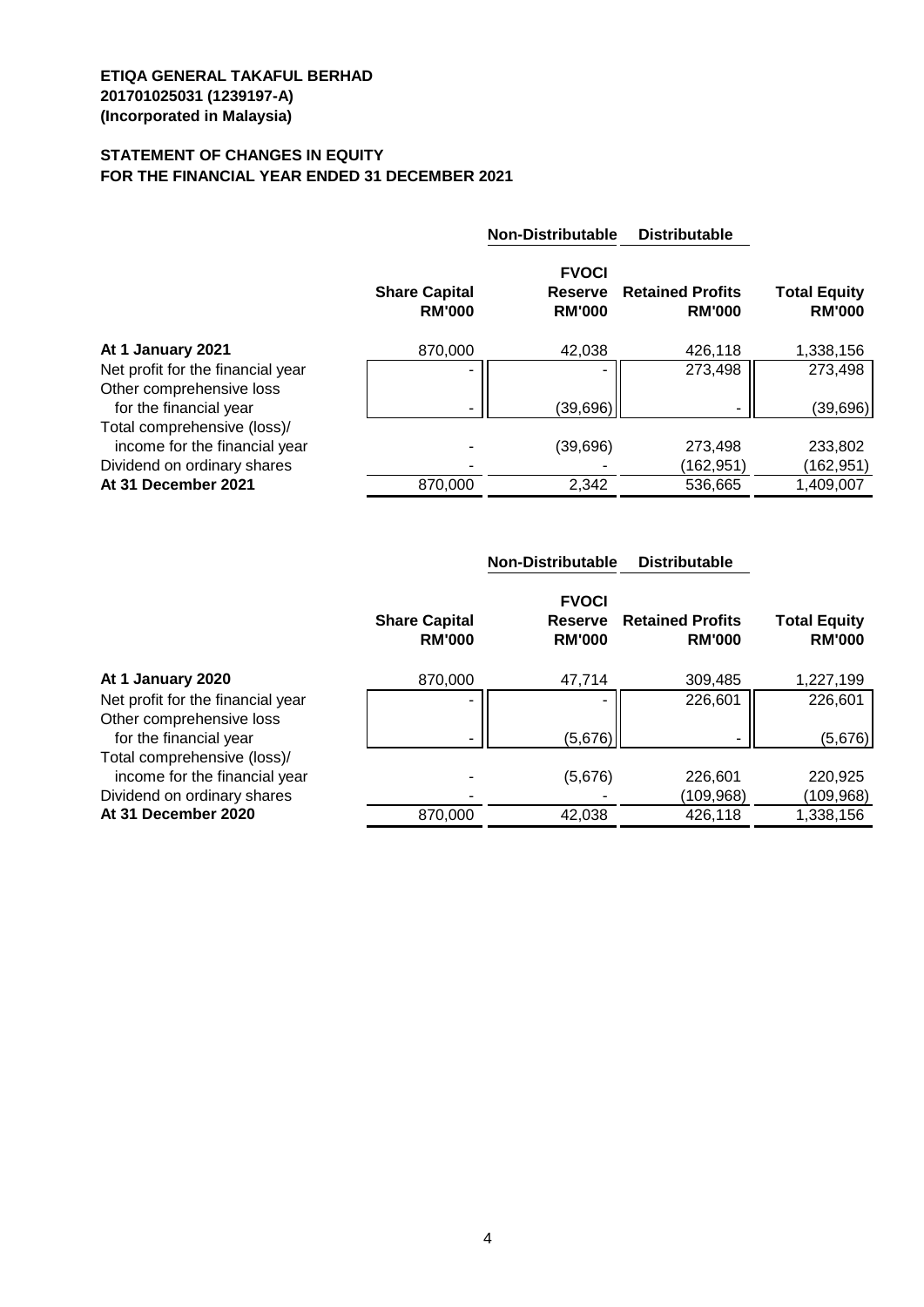### **STATEMENT OF CASH FLOWS**

## **FOR THE FINANCIAL YEAR ENDED 31 DECEMBER 2021**

|                                                     | 2021<br><b>RM'000</b> | 2020<br><b>RM'000</b> |
|-----------------------------------------------------|-----------------------|-----------------------|
|                                                     |                       |                       |
| <b>CASH FLOW FROM OPERATING ACTIVITIES</b>          |                       |                       |
| Profit before taxation and zakat:                   | 320,143               | 313,866               |
| Adjustments for:                                    |                       |                       |
| Depreciation of property, plant and equipment       | 20                    | 2                     |
| Amortisation of intangible assets                   | 255                   | 246                   |
| Fair value losses/(gains) on financial assets at    |                       |                       |
| Fair Value Through Profit or Loss ("FVTPL")         | 10,345                | (5, 311)              |
| Realised losses/(gains) on disposal of investments  | 7,915                 | (63, 856)             |
| Realised losses on foreign exchange                 | 148                   | 70                    |
| Unrealised (gains)/losses on foreign exchange       | (58)                  | 8                     |
| Reversal of impairment losses on investments        | (656)                 | (141)                 |
| Reversal of impairment losses on financing          |                       |                       |
| receivables                                         |                       | (3, 331)              |
| (Reversal of)/allowance for impairment losses on    |                       |                       |
| takaful receivables                                 | (6, 742)              | 353                   |
| (Reversal of)/allowance for impairment losses on    |                       |                       |
| other assets                                        | (5)                   | 10                    |
| Reversal of impairment losses on retakaful          |                       |                       |
| assets                                              | (104)                 | (458)                 |
| Profit income                                       | (144, 144)            | (124, 326)            |
| Dividend income                                     | (6, 612)              | (1,935)               |
| Net amortisation of premiums                        | 4,016                 | 1,818                 |
| Tax borne by participants                           | 3,008                 | 2,117                 |
| Surplus transferred to participants' fund           | 138,281               | 96,632                |
| Operating cash flows before working capital changes | 325,810               | 215,764               |
| Changes in working capital:                         |                       |                       |
| Decrease/(increase) in takaful receivables          | 12,002                | (6, 291)              |
| Decrease/(increase) in other assets                 | 8,724                 | (14, 077)             |
| (Decrease)/increase in takaful payables             | (15, 460)             | 30,896                |
| Increase in other liabilities                       | 103,370               | 48,123                |
| Increase/(decrease) in expense liabilities          | 17,370                | (8,916)               |
| (Increase)/decrease in financing receivables        | (148)                 | 3,583                 |
| Operating cash flows after working capital changes, |                       |                       |
| carried forward                                     | 451,668               | 269,082               |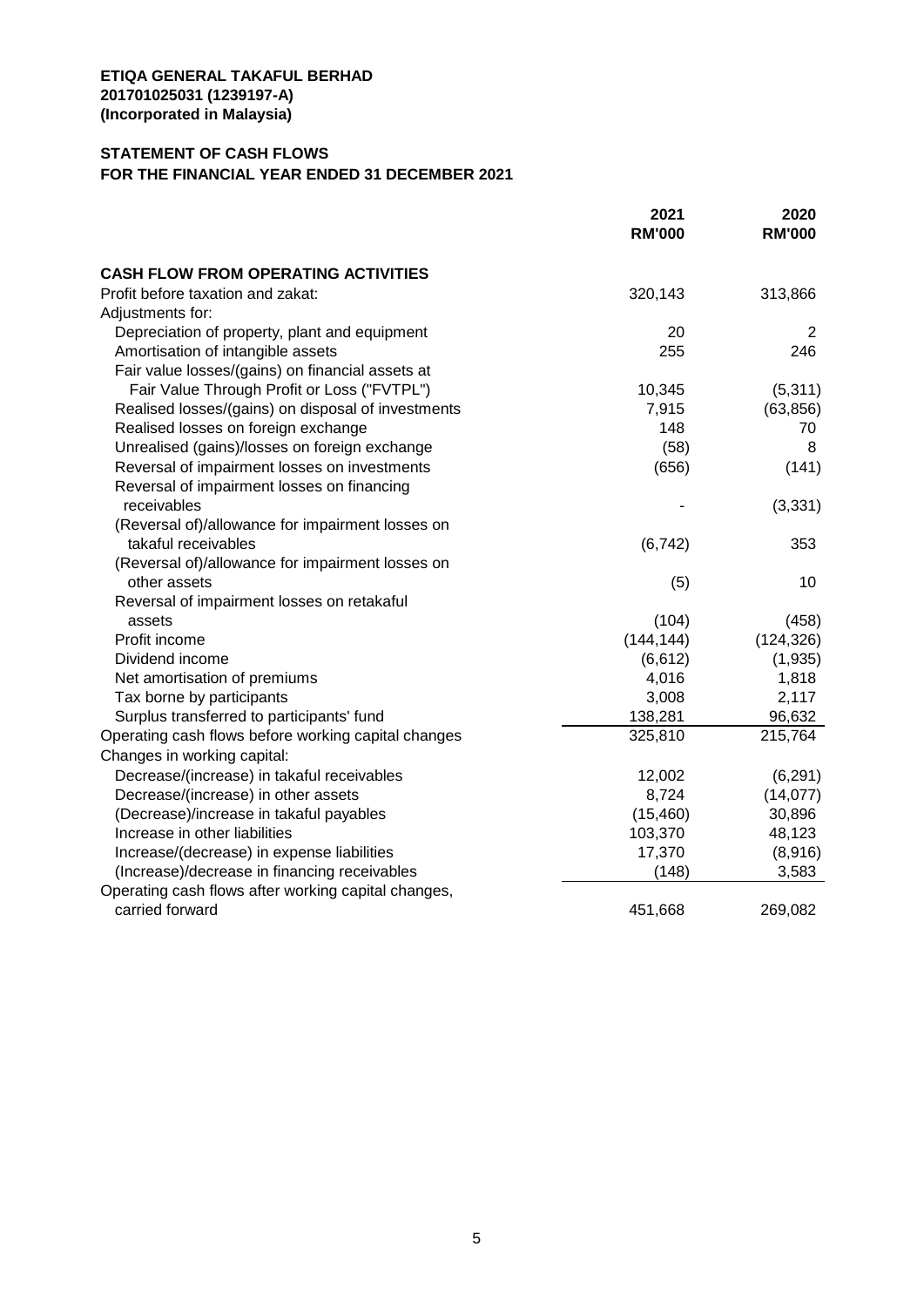### **STATEMENT OF CASH FLOWS**

#### **FOR THE FINANCIAL YEAR ENDED 31 DECEMBER 2021**

|                                                        | 2021<br><b>RM'000</b> | 2020<br><b>RM'000</b> |
|--------------------------------------------------------|-----------------------|-----------------------|
| <b>CASH FLOW FROM OPERATING ACTIVITIES</b><br>(CONTD.) |                       |                       |
| <b>Brought forward</b>                                 | 451,668               | 269,082               |
| Changes in working capital:                            |                       |                       |
| Increase/(decrease) in placements of deposits with     |                       |                       |
| financial institutions                                 | 895,369               | (963, 481)            |
| Increase in retakaful assets                           | (549, 140)            | (72, 658)             |
| Increase in takaful certificate liabilities            | 715,655               | 198,376               |
| Operating cash flows after working capital changes     | 1,513,552             | (568, 681)            |
| Profit income received                                 | 132,620               | 130,656               |
| Gross dividend income received                         | 6,357                 | 1,843                 |
| Zakat paid                                             | (10,090)              | (4, 977)              |
| <b>Taxation paid</b>                                   | (88, 374)             | (69, 843)             |
| Surplus paid to participants' fund                     | (115,600)             | (80, 795)             |
| Witholding tax borne by participants' fund             | (4, 282)              |                       |
| Net cash flows generated from/(used in)                |                       |                       |
| operating activities                                   | 1,434,183             | (591, 797)            |
|                                                        |                       |                       |
| <b>CASH FLOW FROM INVESTING ACTIVITIES</b>             |                       |                       |
| Proceeds from disposal of investments                  | 621,176               | 2,865,301             |
| Purchase of investments                                | (1,928,154)           | (2, 167, 956)         |
| Purchase of intangible assets                          | (1,248)               |                       |
| Purchase of property, plant and equipment              |                       | (80)                  |
| Net cash flows (used in)/generated from                |                       |                       |
| investing activities                                   | (1,308,226)           | 697,265               |
| <b>CASH FLOWS FROM FINANCING ACTIVITY</b>              |                       |                       |
| Dividend paid, representing net cash flows used        |                       |                       |
| in financing activity                                  | (162, 951)            | (109, 968)            |
| Decrease in cash and cash equivalents                  | (36, 994)             | (4,500)               |
| Cash and cash equivalents at beginning of              |                       |                       |
| financial year                                         | 40,338                | 44,838                |
| Cash and cash equivalents at end of financial year     | 3,344                 | 40,338                |
| Cash and cash equivalents comprise:                    |                       |                       |
| Cash and bank balances of:                             |                       |                       |
| Shareholder's fund                                     | 1,271                 | 2,559                 |
| <b>General Takaful fund</b>                            | 2,073                 | 37,779                |
|                                                        | 3,344                 | 40,338                |
|                                                        |                       |                       |

### **Notes:**

- 1 The full set of these financial statements are available on the Company's website, http://www.etiqa.com.my
- 2 A copy of the audited annual financial statements is available at every branch of the Company in Malaysia.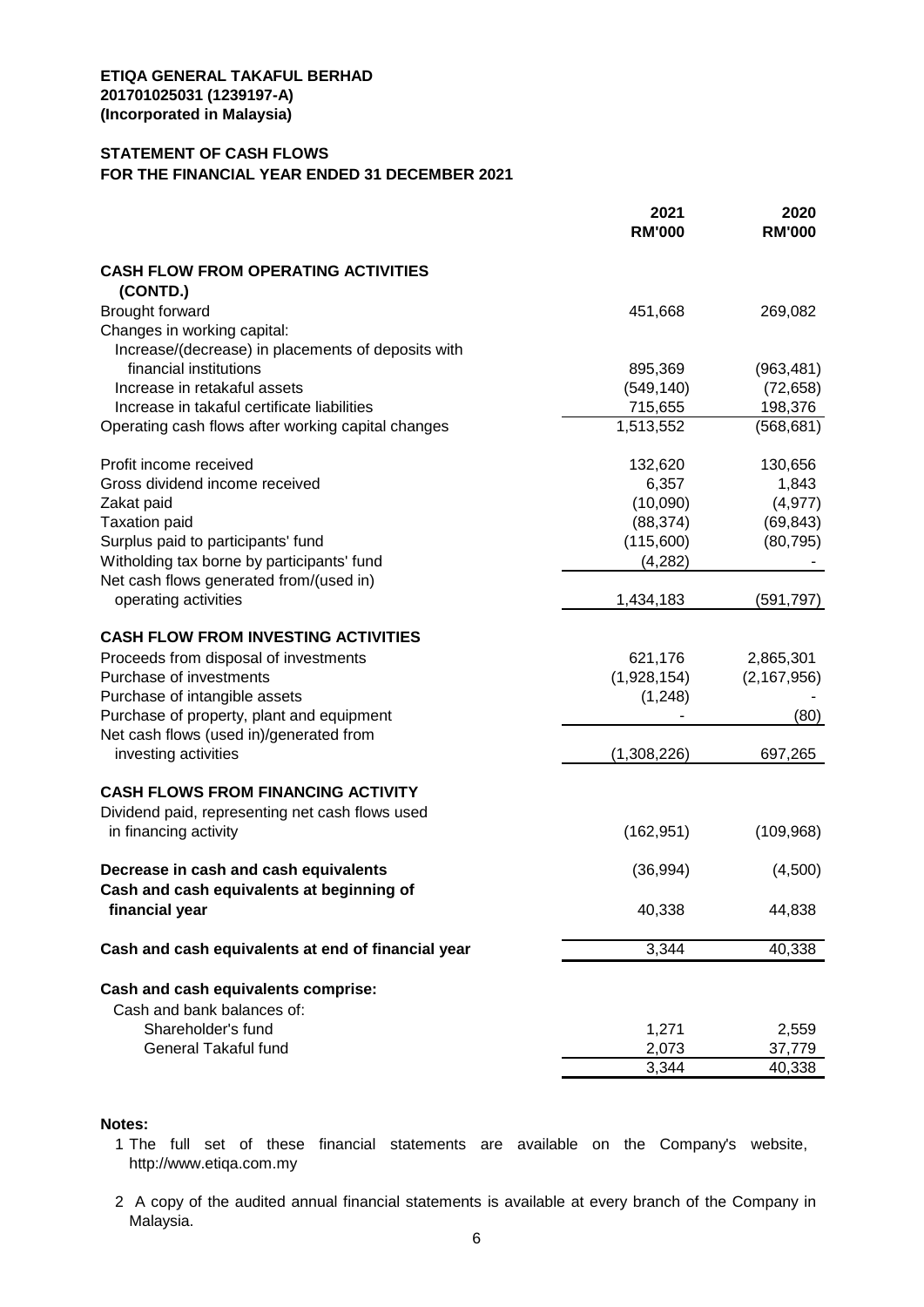## **REPORT OF THE SHARIAH COMMITTEE**

*In the name of Allah, the Most Beneficent, the Most Merciful*

We, Assoc. Prof. Dr. Azman Bin Mohd Noor and Prof. Dato' Dr. Mohd Azmi Bin Omar, being two of the members of the Shariah Committee of Etiqa General Takaful Berhad, do hereby report on behalf of the Committee that to the best of our knowledge and belief:

In compliance with our letter of appointment and terms of reference, we have reviewed and approved the principles, policies, products and the contracts relating to the transactions undertaken by the Company during the financial year ended 31 December 2021. We have also conducted our review to form an opinion pursuant to Section 30(1) of Islamic Financial Services Act 2013 ("IFSA"), as to whether the Company has complied with the principles of Shariah, Shariah rulings issued by the Shariah Advisory Council of Bank Negara Malaysia ("BNM"), Shariah standards issued by BNM pursuant to Section 29 of IFSA, relevant guidelines and circulars issued by BNM, Shariah rulings issued by the Shariah Advisory Council of Securities Commission (for capital market related matters), as well as Shariah decisions resolved by us.

During the financial year of 2021, the Committee had convened 13 times and all members have satisfied the minimum attendance requirement as per Paragraph 11.4 of Shariah Governance Policy Document of BNM which stipulates that a Committee member must attend at least 75% of the Committee meetings held in each financial year.

The management of the Company is responsible for ensuring that the Company conducts its business in accordance with Shariah rules and principles. It is our responsibility to express an independent opinion based on our review of the operations of the Company.

We have assessed the work carried out by Shariah review function and Shariah audit function which included examining, on a test basis, the relevant type of transactions, documentations and procedures adopted by the Company.

The Company also has organised the necessary Shariah training programs to the Board of Directors, senior management, staff and agents to enhance the Shariah awareness and instill the Shariah compliant culture throughout the organisation.

We obtained all the information and explanations which we considered necessary in order to provide us with sufficient evidence to give reasonable assurance that the Company has not violated the rules and principles of Shariah.

In our opinion:

- 1. the relevant contracts, transactions and dealings entered into by the Company during the financial year ended 31 December 2021
- 2. the allocation of profit and charging of losses relating to investment accounts conform to the basis that had been approved by us in accordance with Shariah principles;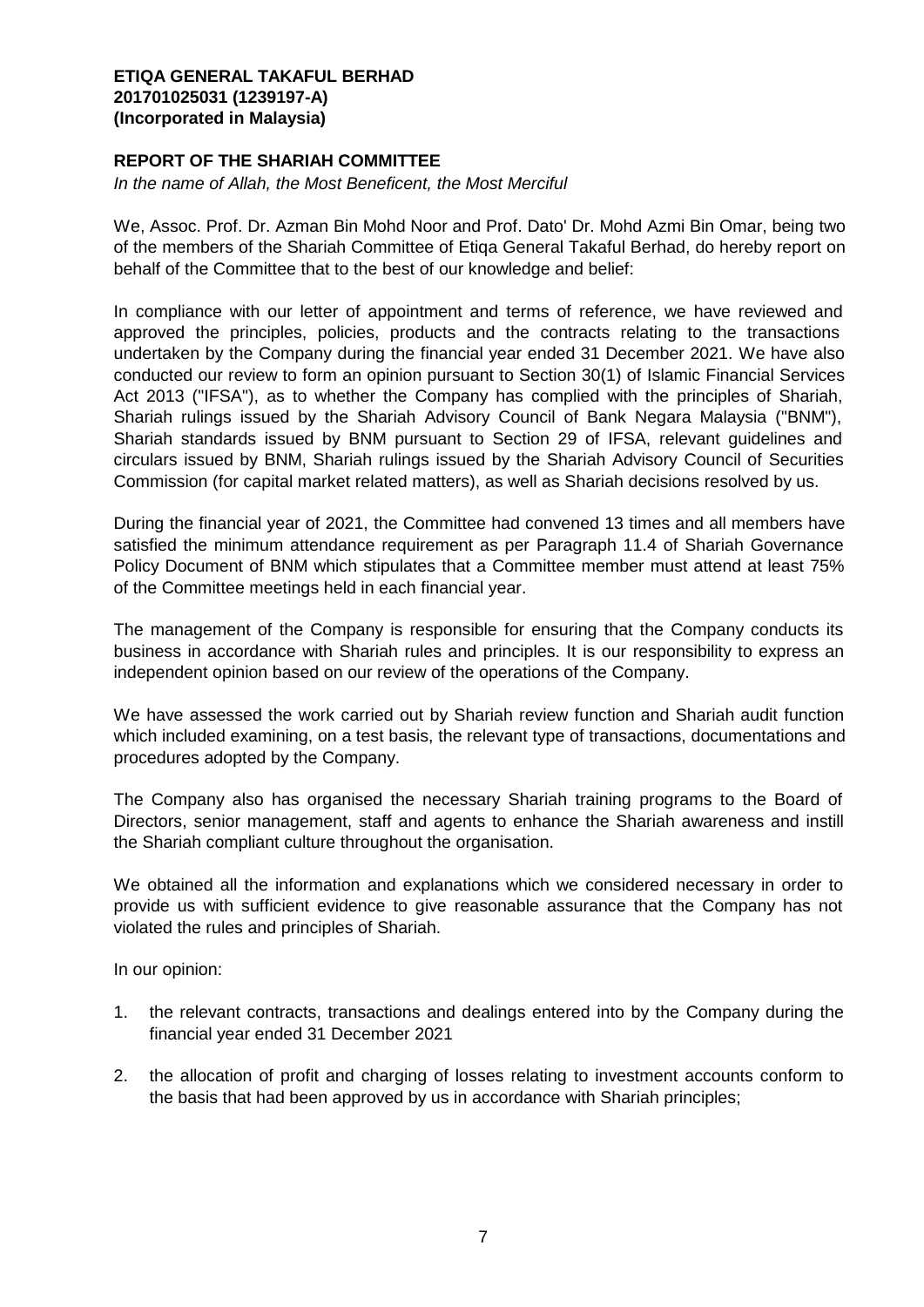### **REPORT OF THE SHARIAH COMMITTEE (CONTD.)**

In our opinion: (contd.)

- 3. the sharing of surplus arising from the tabarru' fund (Participants' Risk Fund) conforms with the respective internal policies and approved by us;
- 4. nothing has come to our attention that causes us to believe that the operations, business, affairs and activities of the Company involve in any material Shariah non-Compliant incidents;
- 5. accordingly, there is no Shariah non-compliant earnings encountered by us during the financial year ended 31 December 2021; and
- 6. the calculation, payment and distribution of business zakat and distribution of Amal Jariah fund is in compliance with the principles of Shariah.

This opinion is rendered based on what has been presented to us by the management of the Company and its Shariah Management. To the best of our knowledge and belief, the information provided to us is true and accurate.

All in all, we, the members of the Shariah Committee of Etiqa General Takaful Berhad, do hereby confirm that, in our level best, the operations of the Company for the financial year ended 31 December 2021 have been conducted in conformity with the rules and principles of Shariah.

*They said, "Exalted are You (Allah); we have no knowledge except what You have taught us. Indeed, it is You who is the Knowing, the Wise."* (Surah al-Baqarah, chapter 2, verse 32)

Allah knows best.

Signed on behalf of the Committee.

ASSOC. PROF. PROF. DATO' DR. AZMAN BIN MOHD NOOR DR. MOHD AZMI BIN OMAR

Kuala Lumpur, Malaysia 23 February 2022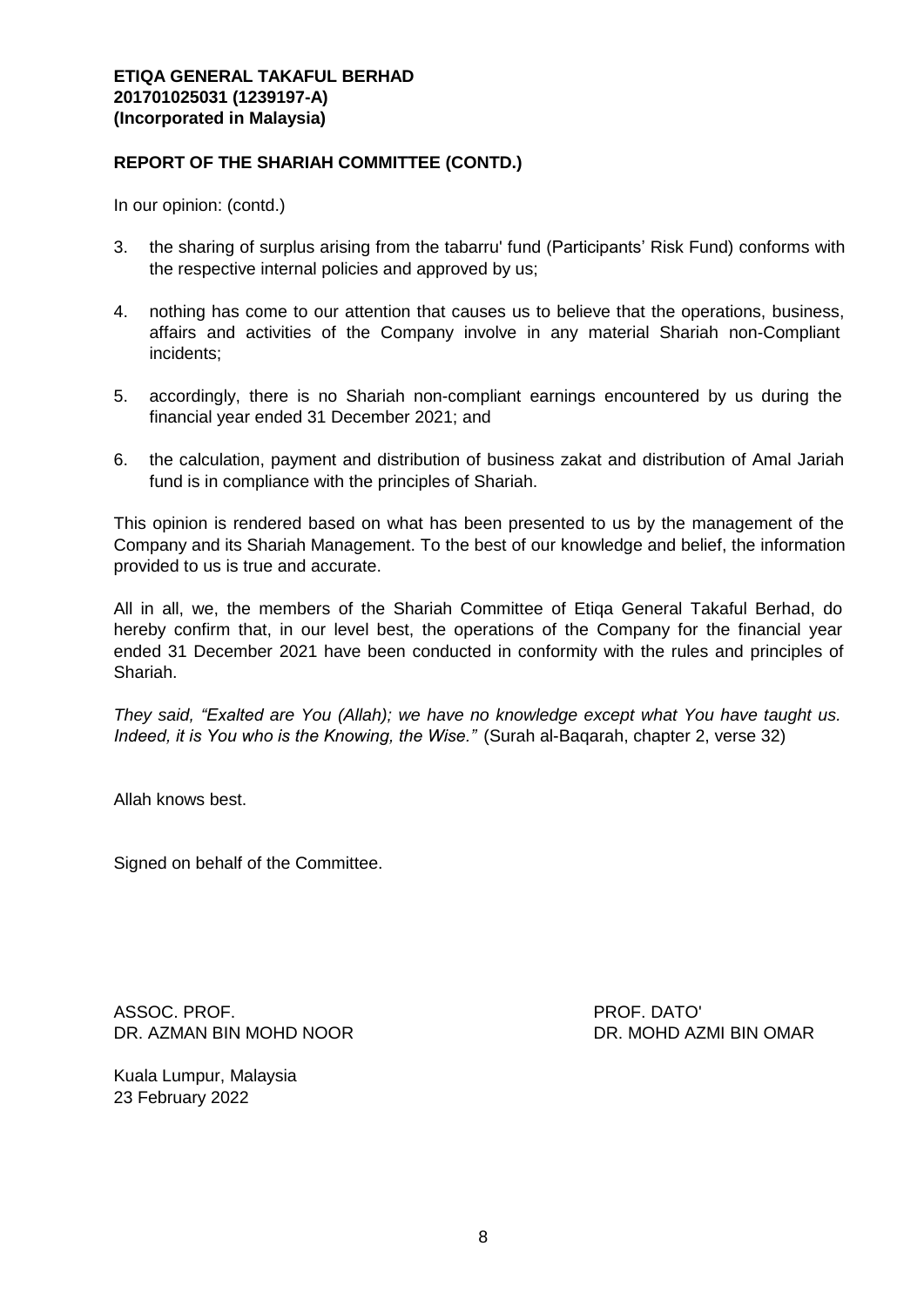# **Independent auditors' report to the member of Etiqa General Takaful Berhad 201701025031 (1239197-A) (Incorporated in Malaysia)**

### **Report on the Abridged Financial Statements**

### *Opinion*

The abridged financial statements, which comprise the summary statement of financial position as at 31 December 2021 and the summary income statement, summary statement of comprehensive income, summary statement of changes in equity and summary statement of cash flows for the financial year then ended, are derived from the audited financial statements of Etiqa General Takaful Berhad for the financial year ended 31 December 2021.

In our opinion, the accompanying abridged financial statements are consistent, in all material respects, with the audited financial statements, in accordance with the presentation and disclosure requirements as prescribed by Bank Negara Malaysia.

### Abridged financial statements

The abridged financial statements do not contain all the disclosures required by the Malaysian Financial Reporting Standards, International Financial Reporting Standards and the requirements of the Companies Act, 2016 in Malaysia. Reading the abridged financial statements and the auditors' report thereon, therefore, is not a substitute for reading the audited financial statements of Etiqa General Takaful Berhad and the auditors' report thereon.

#### The audited financial statements and our report thereon

We expressed an unmodified audit opinion on the audited financial statements in our report dated 23 February 2022.

### Directors' responsibility for the abridged financial statements

The directors are responsible for the preparation of the abridged financial statements in accordance with the presentation and disclosure requirements as prescribed by Bank Negara Malaysia.